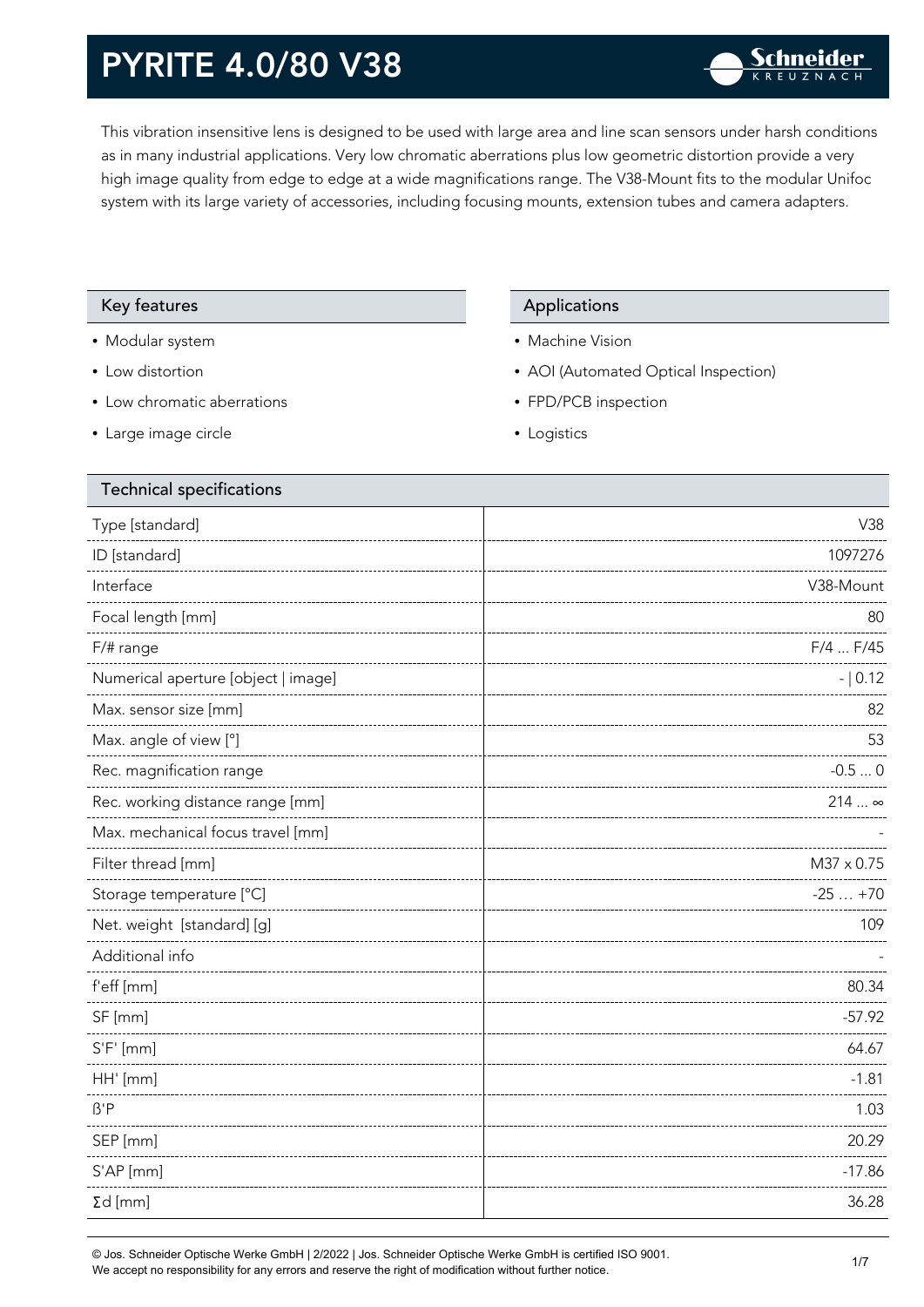

### MTF charts

| Spectrum name    |     |     |     |     |     |     |
|------------------|-----|-----|-----|-----|-----|-----|
| Wavelengths [nm] | 425 | 475 | 525 | 575 | 625 | 675 |
| Rel. weights [%] |     |     |     | ົ   |     |     |









- 80 LP/mm, radial --- 80 LP/mm, tangential

#### © Jos. Schneider Optische Werke GmbH | 2/2022 | Jos. Schneider Optische Werke GmbH is certified ISO 9001. We accept no responsibility for any errors and reserve the right of modification without further notice.<br>We accept no responsibility for any errors and reserve the right of modification without further notice.

Image height / mm

40 LP/mm, radial

--- 40 LP/mm, tangential

Image height / mm

- 20 LP/mm, radial

--- 20 LP/mm, tangential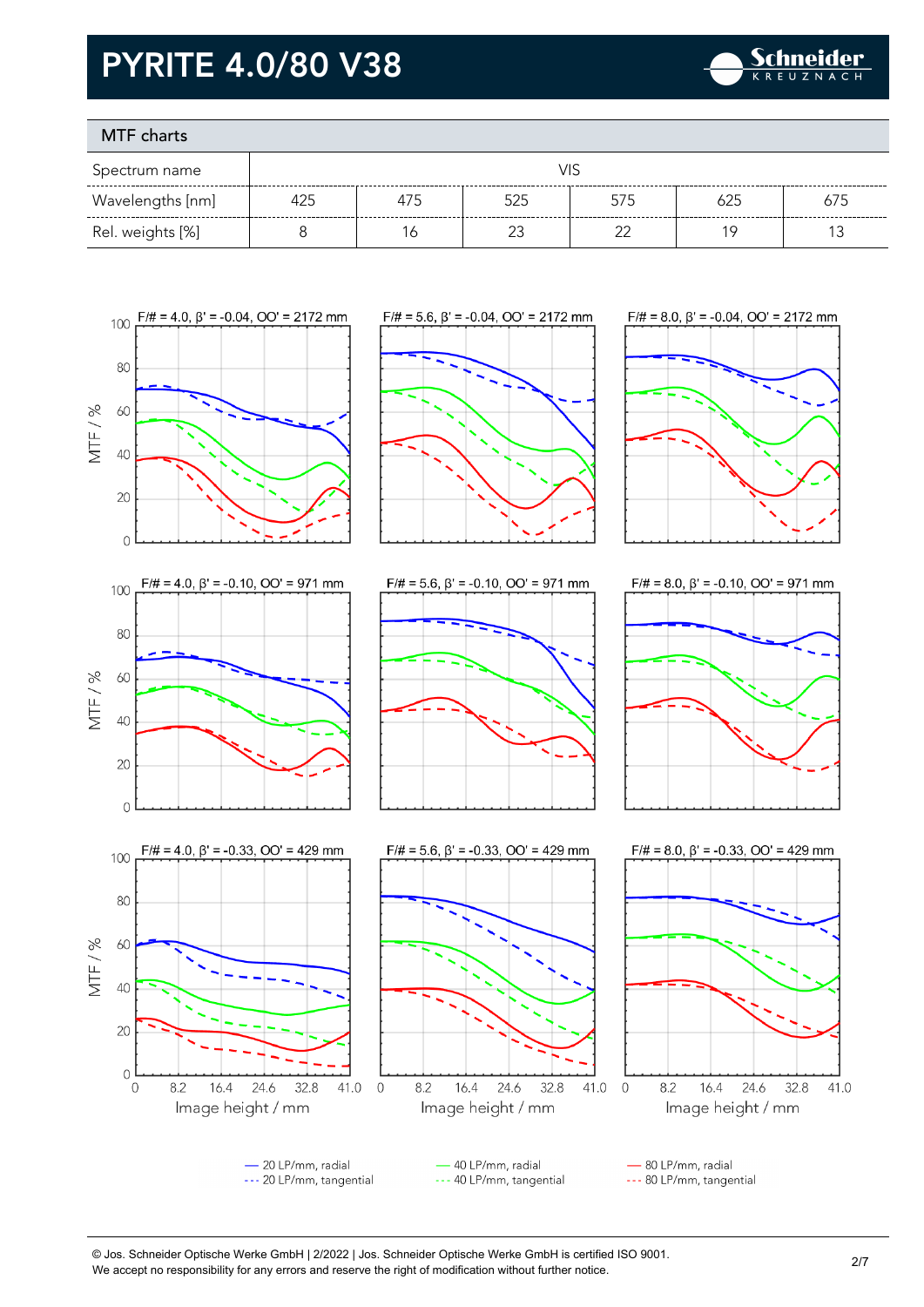

#### Rel. illumination vs. image height



| - -                      | $F/\ddot{=} = 4.0, \ \beta = -0.04$     |  |
|--------------------------|-----------------------------------------|--|
| - - -                    | $F/\ddot{\pi} = 5.6$ , $\beta = -0.04$  |  |
| - -                      | $F/\ddot{=} = 8.0, \ \beta = -0.04$     |  |
| $\overline{\phantom{0}}$ | $F/\ddot{=} = 4.0, \ \beta = -0.10$     |  |
| $\overline{\phantom{0}}$ | $F/\ddot{\pi} = 5.6, \ \ \beta = -0.10$ |  |
| $\sim$                   | $F/\ddot{}= 8.0, \; \beta = -0.10$      |  |
|                          | $F/\ddot{=} = 4.0, \ \beta = -0.33$     |  |
|                          | $F/\ddot{\pi} = 5.6, \ \ \beta = -0.33$ |  |
|                          | $F/\ddot{=} = 8.0, \ \beta = -0.33$     |  |

#### Distortion vs. image height



#### Transmittance vs. wavelength



© Jos. Schneider Optische Werke GmbH | 2/2022 | Jos. Schneider Optische Werke GmbH is certified ISO 9001.  $\degree$  Jos. Scrinelder Opuscrie werke Grildri | 2/2022 | Jos. Scrinelder Opuscrie werke Grildri is certuled ISO 9001.<br>We accept no responsibility for any errors and reserve the right of modification without further notice.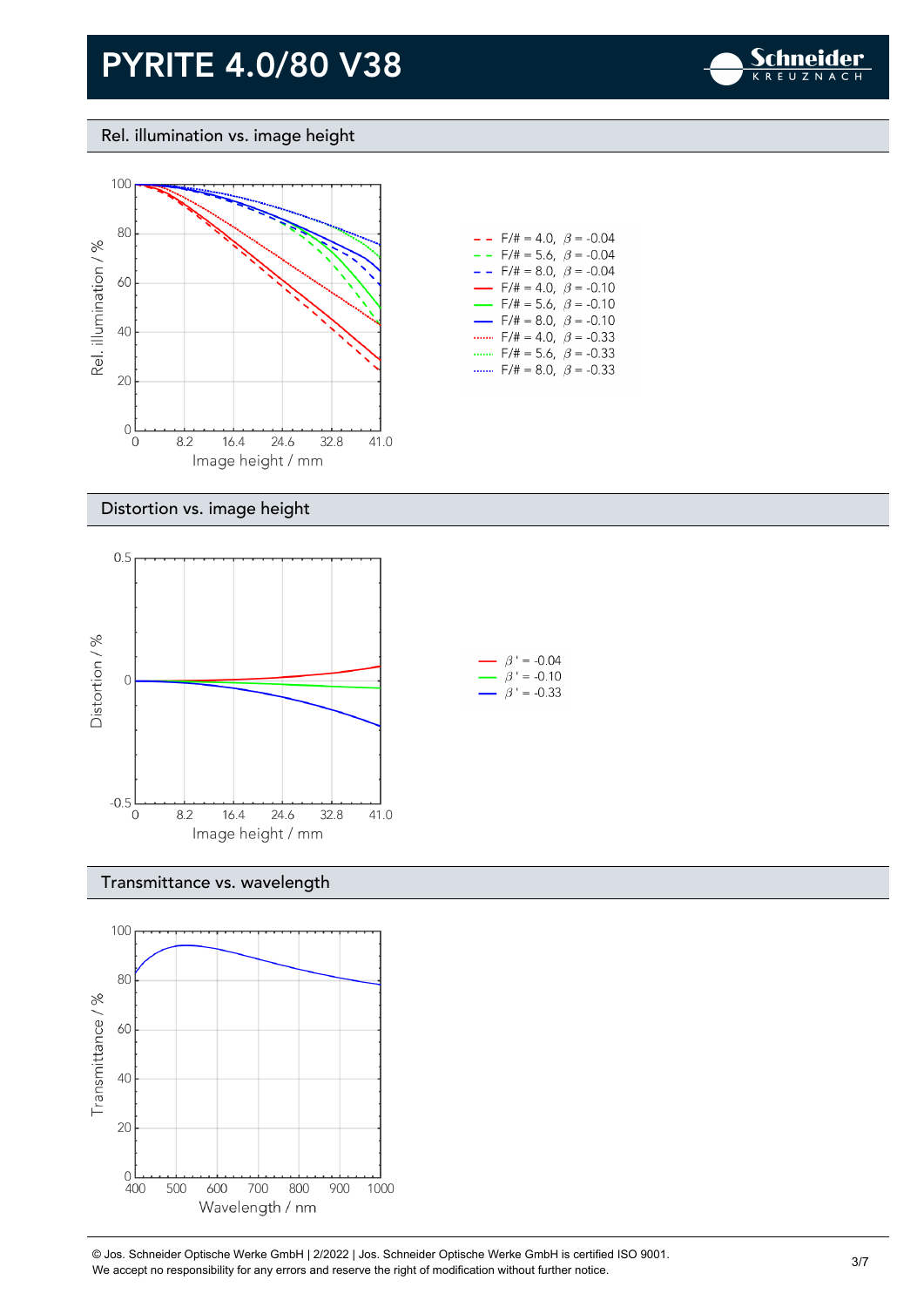

### Technical drawings

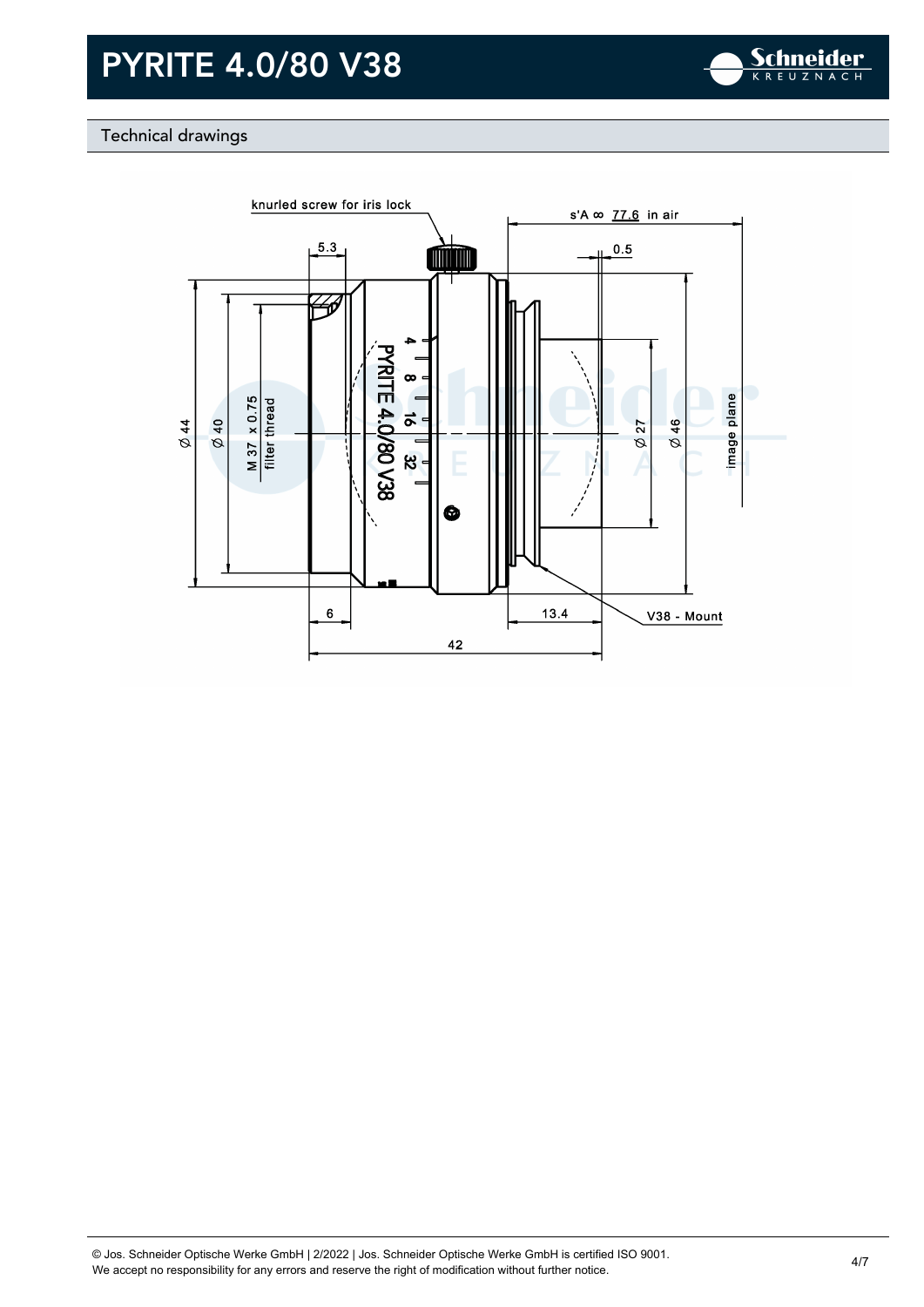

| Accessories          | Mount            | Eff. length        | ID      |
|----------------------|------------------|--------------------|---------|
| UNIFOC <sub>12</sub> | V38 / V38        | $17.4 - 29.4$ mm   | 11726   |
| UNIFOC <sub>7</sub>  | V38 / V38        | $20 - 27$ mm       | 1001041 |
| UNIFOC <sub>7</sub>  | V38 / M58 x 0.75 | $20 - 27$ mm       | 1054532 |
| UNIFOC <sub>5</sub>  | V38 / C-Mount    | $19.2 - 24.2$ mm   | 1011634 |
| Adapter              | V38 / C-Mount    | $6.5 \, \text{mm}$ | 20052   |
|                      | V38 / TFL-Mount  | $6.5 \, \text{mm}$ | 1098491 |
|                      | V38 / Leica      | $6.5 \, \text{mm}$ | 20054   |
|                      | V38 / M42 x 0.75 | $6.5 \, \text{mm}$ | 20053   |
|                      | V38 / M42 x 1    | $6.5 \, \text{mm}$ | 20059   |
|                      | V38 / M42 x 1    | 35 mm              | 1001692 |
|                      | V38 / M58 x 0.75 | <b>10 mm</b>       | 1018385 |
|                      | V38 / F-Mount    | 9.3 mm             | 21610   |
| Extension tube       | V38 / V38        | 6 mm               | 20176   |
|                      | V38 / V38        | 8 mm               | 20177   |
|                      | V38 / V38        | <b>10 mm</b>       | 20178   |
|                      | V38 / V38        | 25 mm              | 20179   |
|                      | V38 / V38        | 50 mm              | 20154   |
|                      | V38 / V38        | 75 mm              | 20155   |